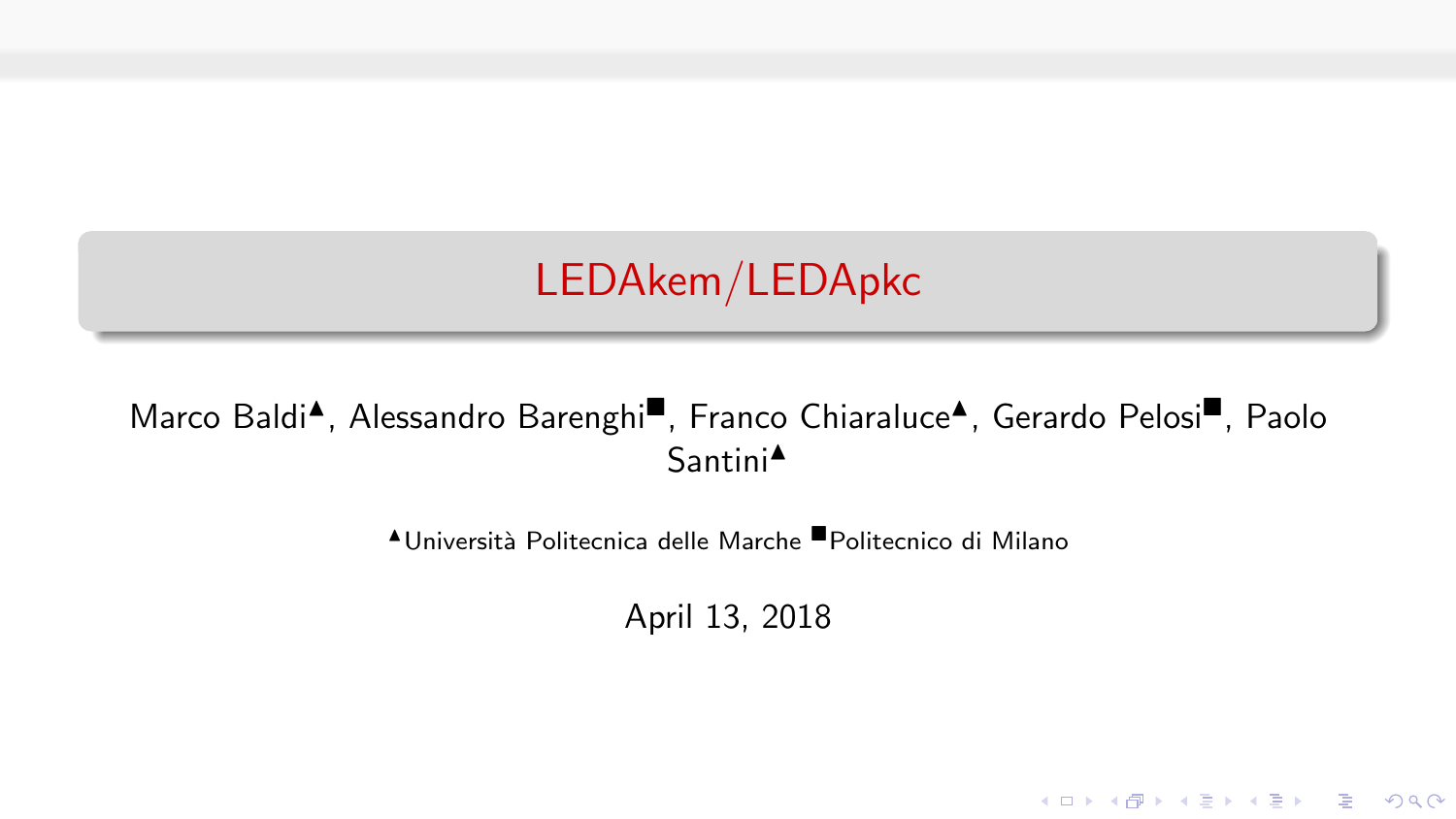# **Outline**

#### Two proposals

LEDAkem (Low-dEnsity parity-check coDe-bAsed key encapsulation mechanism) IND-CPA key encapsulation mechanism, built on Niederreiter cryptosystem

**KORK SERVER OR ADDED** 

LEDApkc (Low-dEnsity parity-check coDe-bAsed public-key cryptosystem)  $\bullet$  IND-CCA2 public-key cryptosystem, built on McEliece  $+$  Kobara-Imai Conversion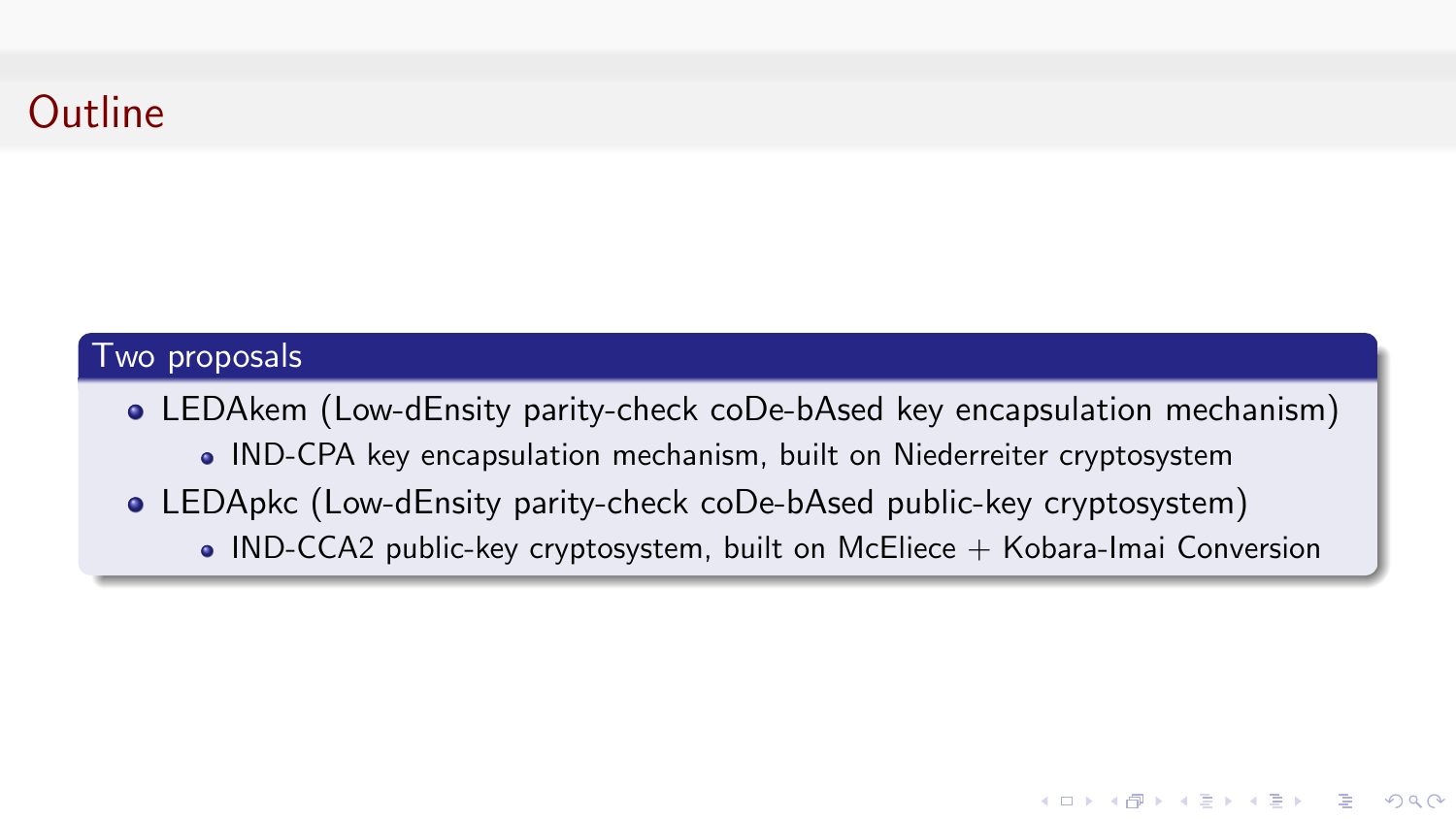### Underlying hard problems

#### General binary code decoding problem

Given a  $k \times n$  random binary matrix G and a *n*-bit vector  $\tilde{c} = c + e$ , wt(e)  $\lt t$ , find c. Proven to be NP-Complete.

#### Syndrome decoding problem

Given an  $r \times n$  random binary matrix **H** and a r-bit vector s, find the (unique) n bit vector  $e$  s.t.  $\bm{\mathsf{H}} e^{\mathcal{T}}=s,$   $\textit{wt}(e) < t.$  Proven to be <code>NP-Complete</code>.

**KORK SERVER OR ADDED**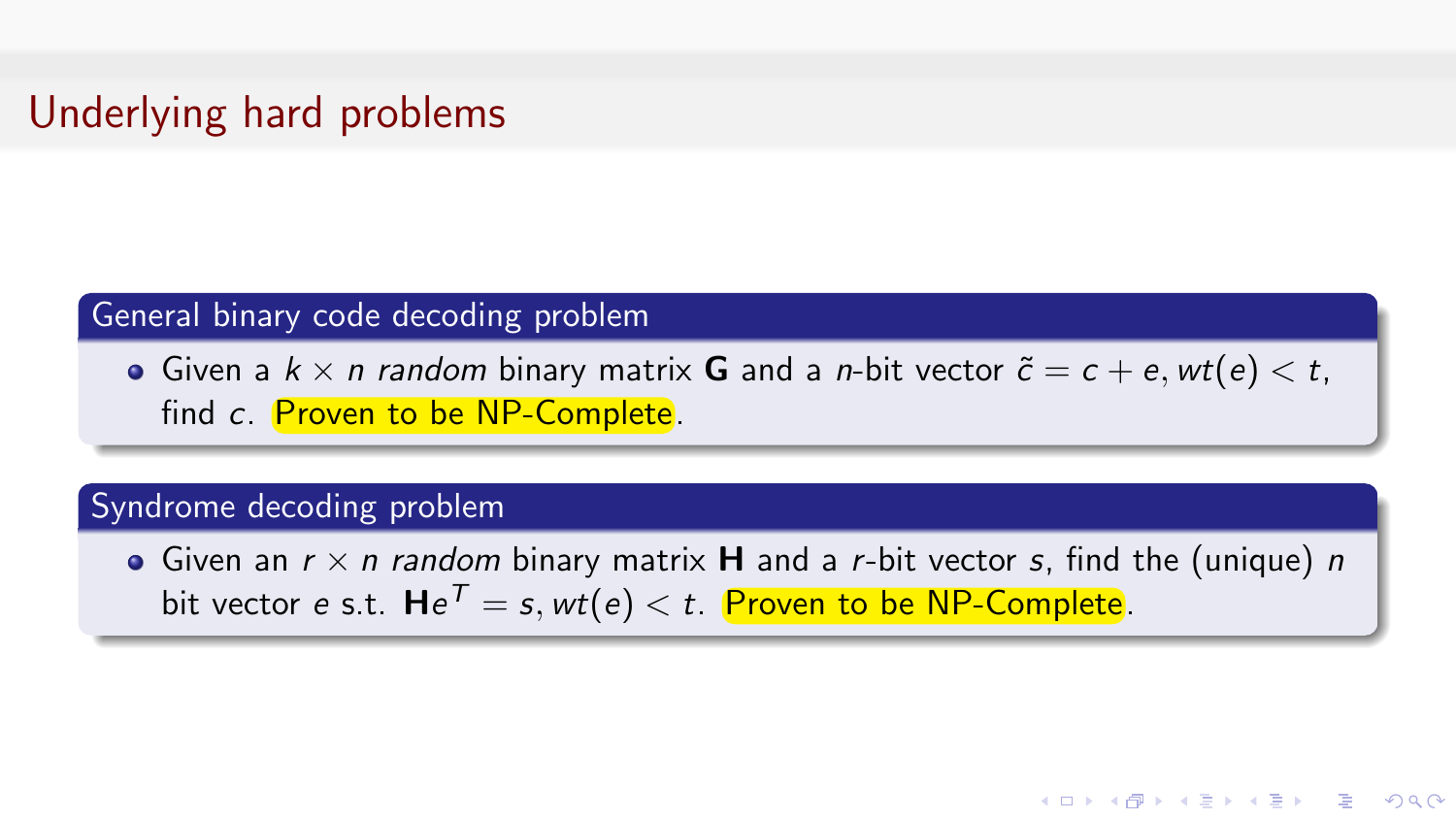## Quasi-Cyclic Low-Density Parity-Check codes (QC-LDPC)

- Proposed in 2008 as a code family to instantiate McEliece/Niederreiter
- Low-Density Parity-Check: Secret code representation is a sparse matrix
	- $+$  Small size for private keys
	- $+$  Efficient representation/arithmetics during decoding
	- Parameter design must not allow to guess codewords
- Quasi-cyclic: **H** and **G** constituent blocks are circulant, hence fully defined by their first row

**KORKARRA ERKER EL POLO** 

- $+$  Smaller public keys
- $+$  Reduction in arithmetic complexity in encoding/keygen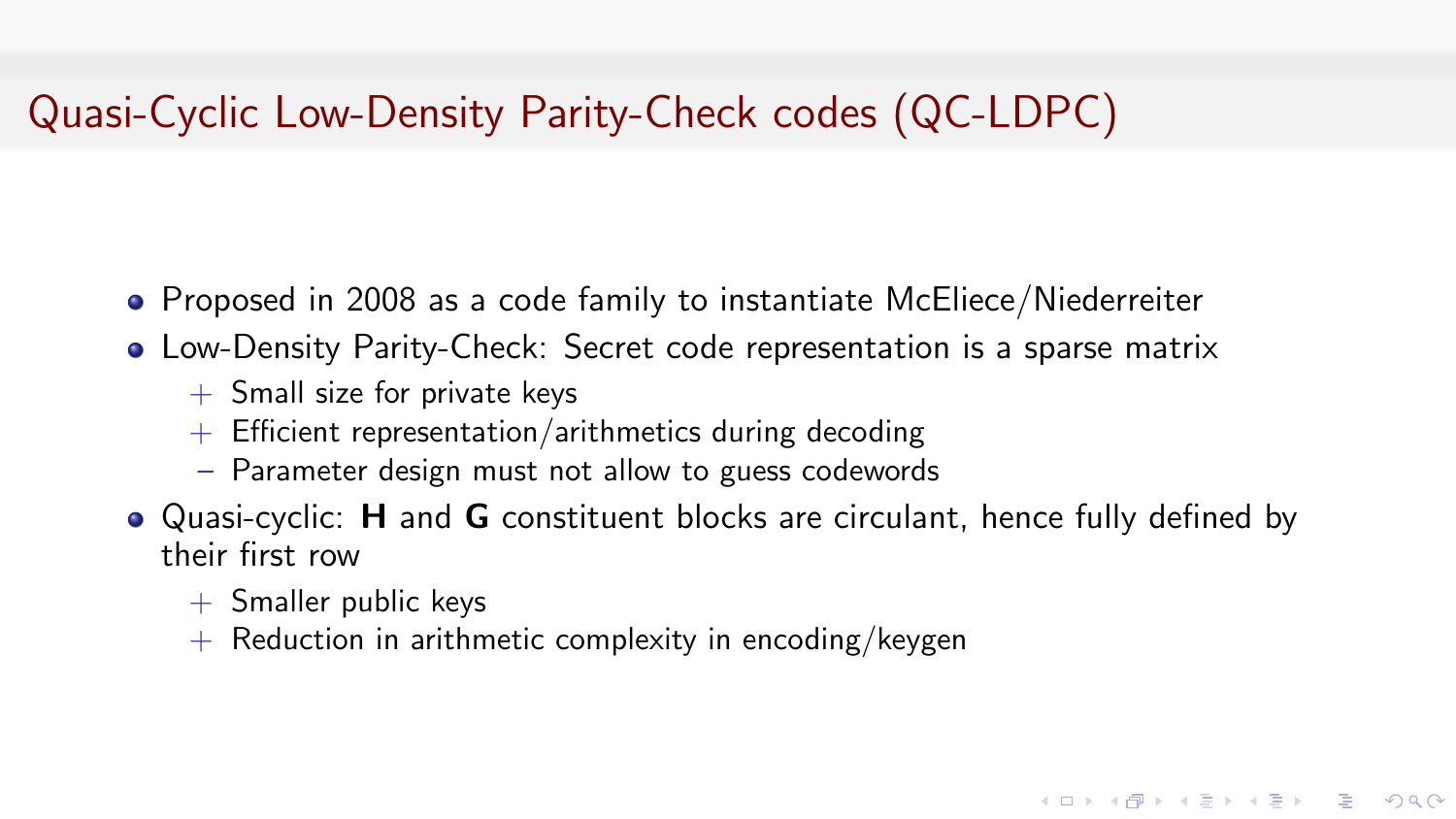### LEDAkem

### Key Generation

- **O** Generate a random  $r \times n$  binary block circulant matrix  $H = [H_0, \ldots, H_{n-1}]$  made of  $n_0$  circulant blocks, each with column weight  $d_v \ll n$ ,  $n = n_0 p$ , p prime
- **2** Generate a random, non-singular,  $n \times n$  binary block circulant matrix **Q** made of  $n_0 \times n_0$  circulant blocks, with total column weight  $m \ll n$

**KORK SERVER OR ADDED** 

- **3** Store private key: **H**, Q
- $\bullet$  Compute **L** = **HQ** =  $[\mathsf{L}_0, \ldots, \mathsf{L}_{n_0-1}]$

• Store public key: 
$$
M = (L_{n_0-1})^{-1}[L_0, \ldots, L_{n_0-2}]
$$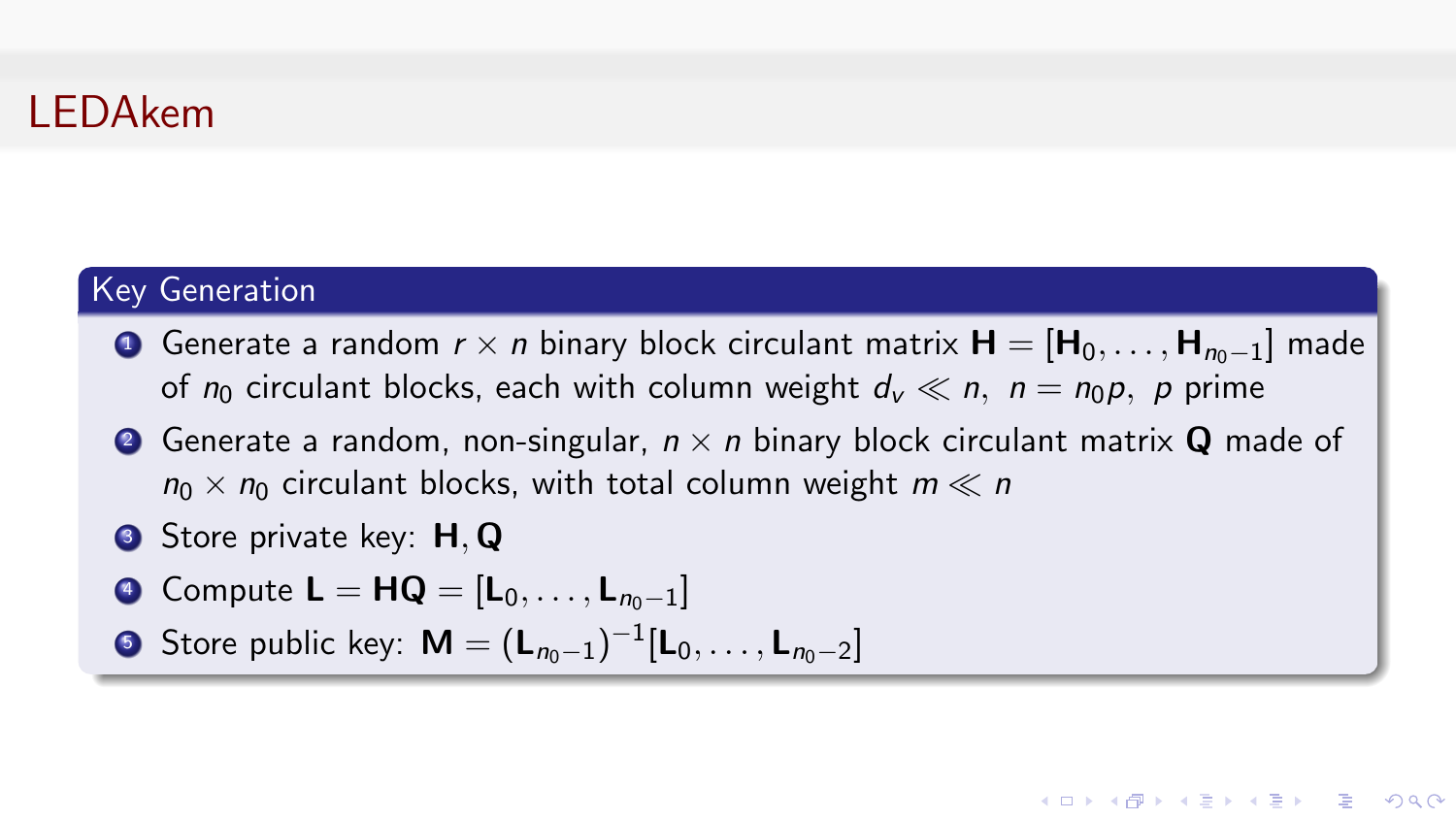

### Key Encapsulation

- $\bullet$  Generate a random *n*-bit error vector **e** with weight t
- **2** Compute the ciphertext (syndrome)  $s = Me^T$
- **3** Derive the shared secret  $x = KDF(e)$

### Key Decapsulation

- $\bullet$  Obtain e as Q-DECODER(s, H, Q)
	- Q-DECODER exploits the fact that the parity matrix is built as HQ
- **2** Derive the shared secret  $x = KDF(e)$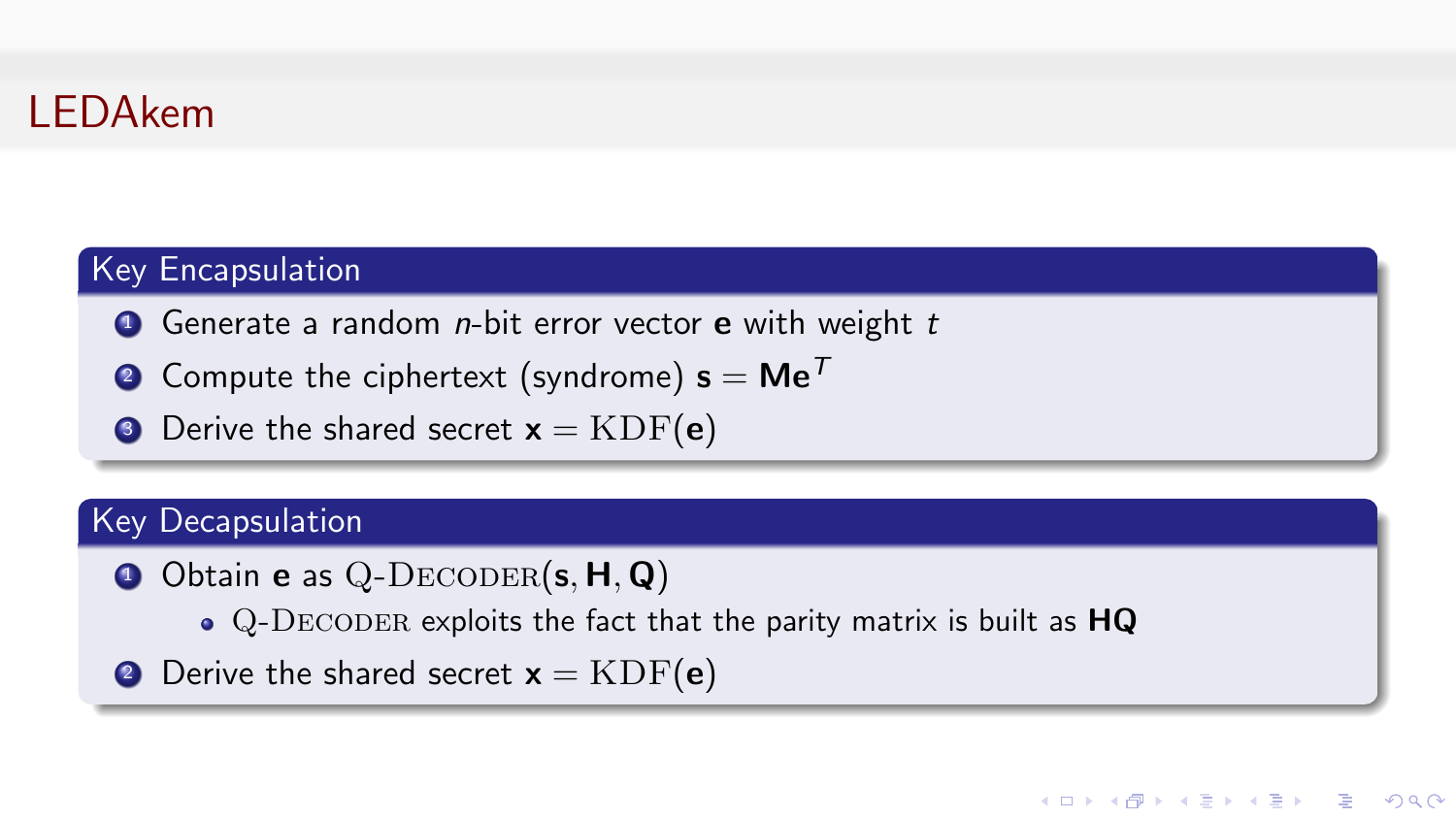### LEDApkc

- Built as a McEliece cryptosystem based on QC-LDPC codes
- Employs conversion by Kobara and Imai to achieve IND-CCA2 and allow using a systematic generator matrix G
	- $+$  Reduces the size of the public key
	- $+$  Speeds up the encryption process overall (K-I conversion is less computationally expensive than encoding with a non-systematic G)
- $\bullet$  Decoding done via efficient syndrome decoding taking into account the matrix  $\mathbf Q$ (reuse decoder from LEDAkem)

K ロ > K @ > K 할 > K 할 > → 할 → ⊙ Q ⊙

 $+$  Saves object code size/silicon area in implementations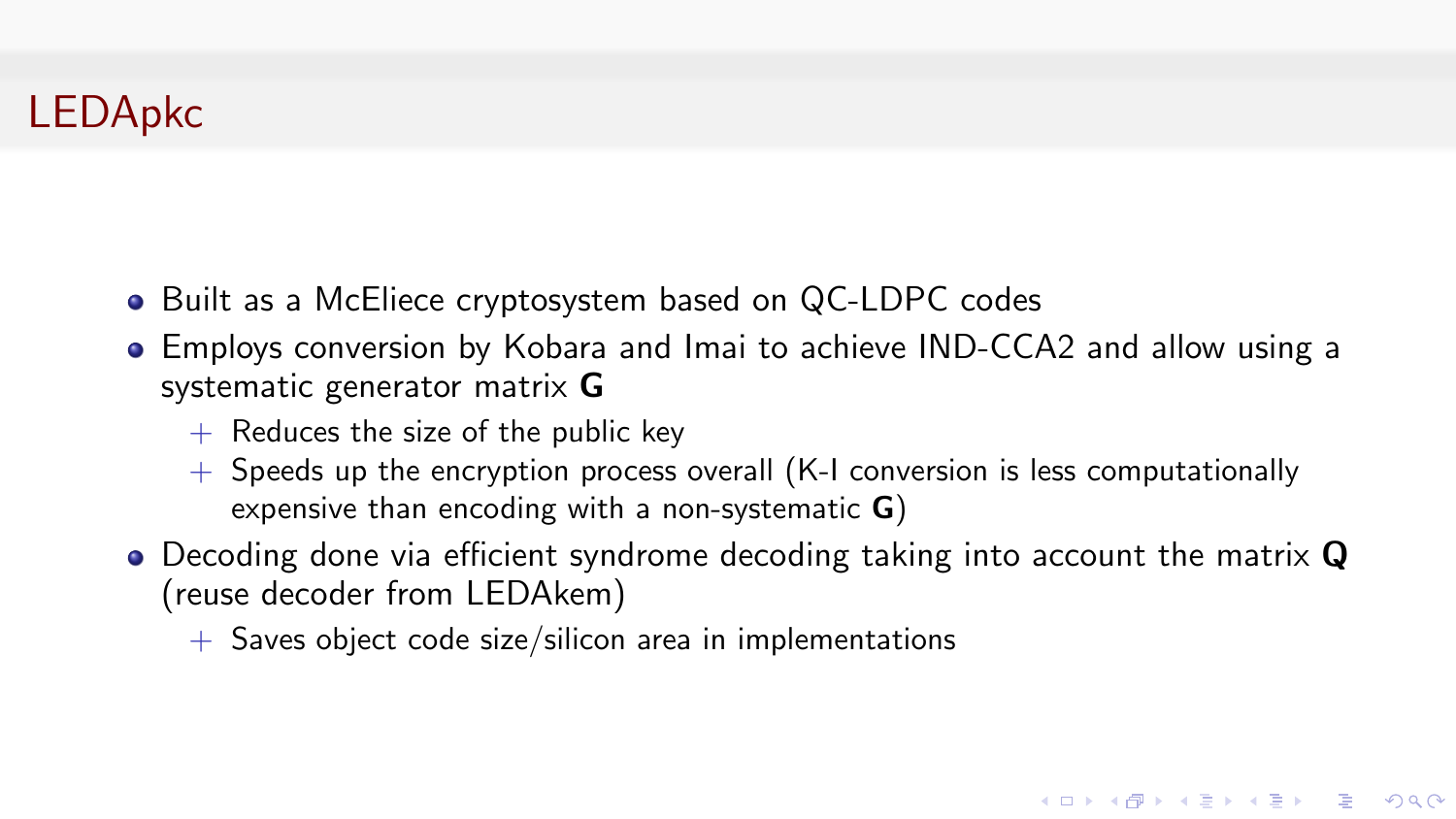# Parameter sizing

#### Parameter design strategy

- Prevent message recovery attacks.
	- Choice of the number of errors t, code size n and rate  $\frac{k}{n}$  such that ISD of the public code is not feasible.
- Prevent key recovery ("structural") attacks.
	- Density of HQ sufficiently high that retrieving a low-weight codeword of the dual code is not feasible.
- Provide a good DFR (hinder reaction attacks against LEDApkc).
	- n large enough to provide a satisfactory DFR ( $\leq 10^{-8}$ ).
- Parameter design was done conservatively, targeting  $2^{\lambda}$ ,  $\lambda \in \{128, 192, 256\}$ , taking into account attackers provided with quantum computers.
- Ephemeral keys for LEDAkem, keys reusable up to  $10^4$ DFR<sup>-1</sup> for LEDApkc.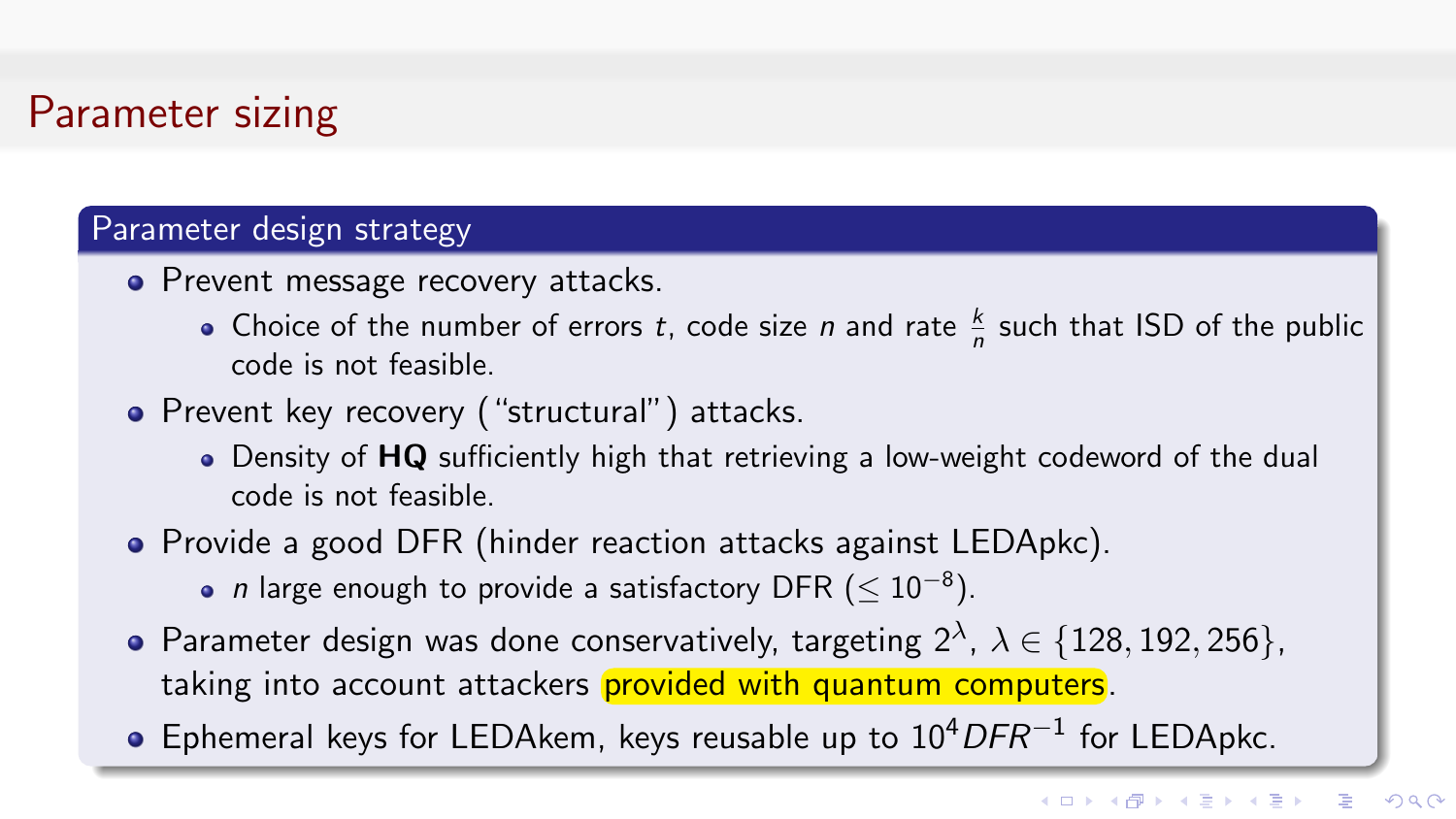### Proposed parameters for LEDAkem/LEDApkc

| $\lambda$ | $n_0$ | p       | $d_v$ | m  | t   | <b>DFR</b>                       | Size<br>Kpub<br>(B) | Size<br>Kpri<br>(B) | <b>Size</b><br>Kpri (at rest)<br>(B) |
|-----------|-------|---------|-------|----|-----|----------------------------------|---------------------|---------------------|--------------------------------------|
|           | 2     | 27,779  | 17    | 7  | 224 | $\approx$ 8.3 $\cdot$ 10 $^{-9}$ | 3,480               | 668                 | 24                                   |
| 128       | 3     | 18,701  | 19    | 7  | 141 | $\lesssim 10^{-9}$               | 4,688               | 844                 | 24                                   |
|           | 4     | 17,027  | 21    | 7  | 112 | $\lesssim 10^{-9}$               | 6,408               | 1,036               | 24                                   |
| 192       | 2     | 57, 557 | 17    | 11 | 349 | $\lesssim 10^{-9}$               | 7,200               | 972                 | 32                                   |
|           | 3     | 41,507  | 19    | 11 | 220 | $\lesssim 10^{-9}$               | 10,384              | 1,196               | 32                                   |
|           | 4     | 35,027  | 17    | 13 | 175 | $\lesssim 10^{-9}$               | 13, 152             | 1,364               | 32                                   |
| 256       | 2     | 99,053  | 19    | 13 | 474 | $\lesssim 5.8\!\cdot\!10^{-8}$   | 12,384              | 1,244               | 40                                   |
|           | 3     | 72,019  | 19    | 15 | 301 | $\lesssim 5.8\!\cdot\!10^{-8}$   | 18,016              | 1,548               | 40                                   |
|           | 4     | 60,509  | 23    | 13 | 239 | $\lesssim 5.8\!\cdot\!10^{-8}$   | 22,704              | 1,772               | 40                                   |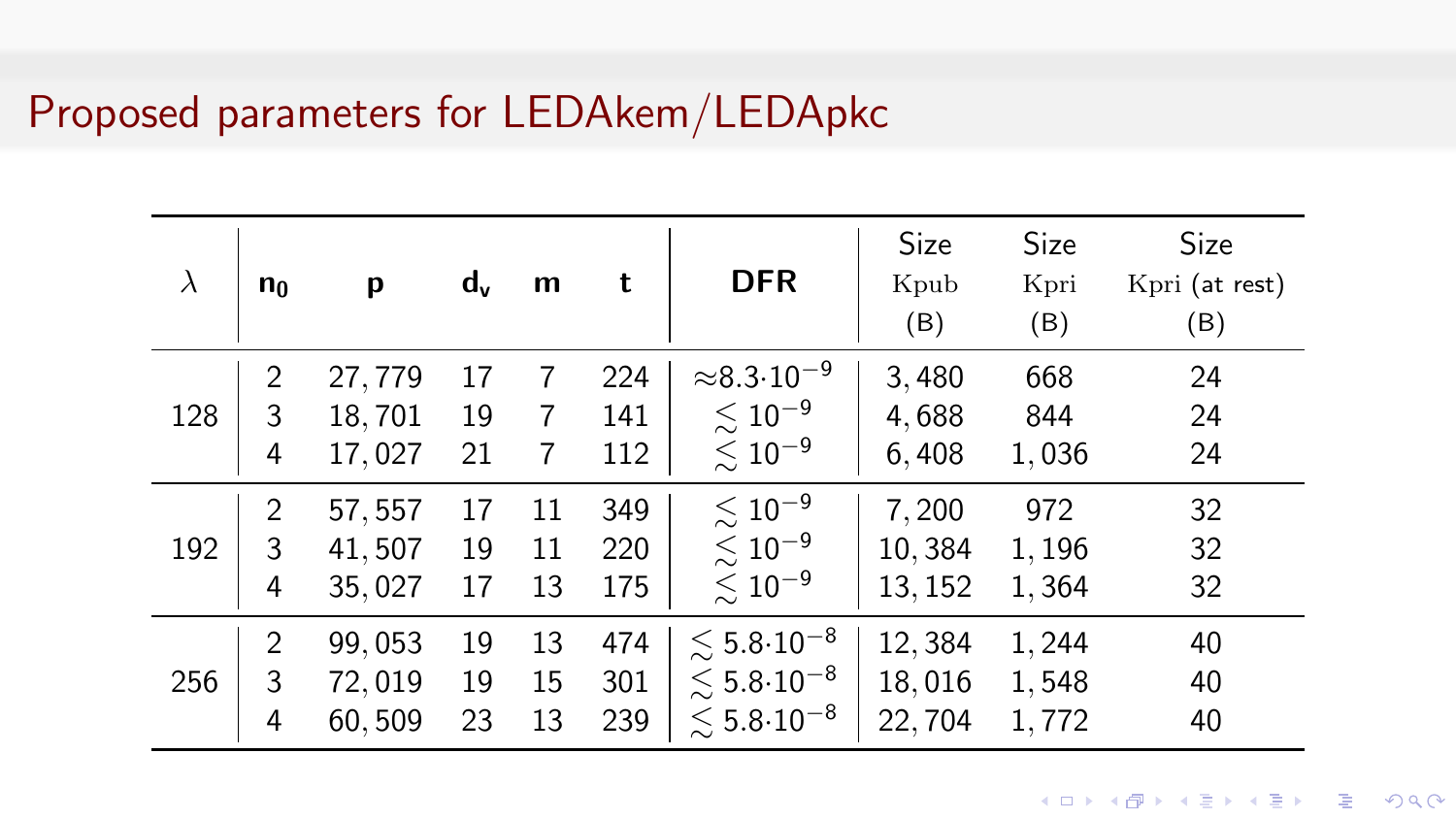# Efficient implementation

#### Circulant matrix representation/arithmetics

- Represent circulant blocks as elements of  $\mathbb{F}_2[x]/\langle x^p + 1 \rangle$ 
	- Reduces both time and space complexity for arithmetics
	- Bit packed representation for dense polynomials, sparse for sparse ones
- High sparsity of **H** and **Q** yields small (cache friendly) working set

### Removed non-singularity check for Q

•  $ord_2(p) = p - 1$ , Perm( $wt(Q)$ ) is odd and  $\langle p \rangle \Rightarrow Q$  is non-singular

#### Possible further optimizations

- Sub-quadratic polynomial multiplication
- Good fit for x86-64/Aarch64 ISA extensions (e.g. CLMUL/vector units).

 $\Omega$ 

イロチ イロチ イモチ イモチ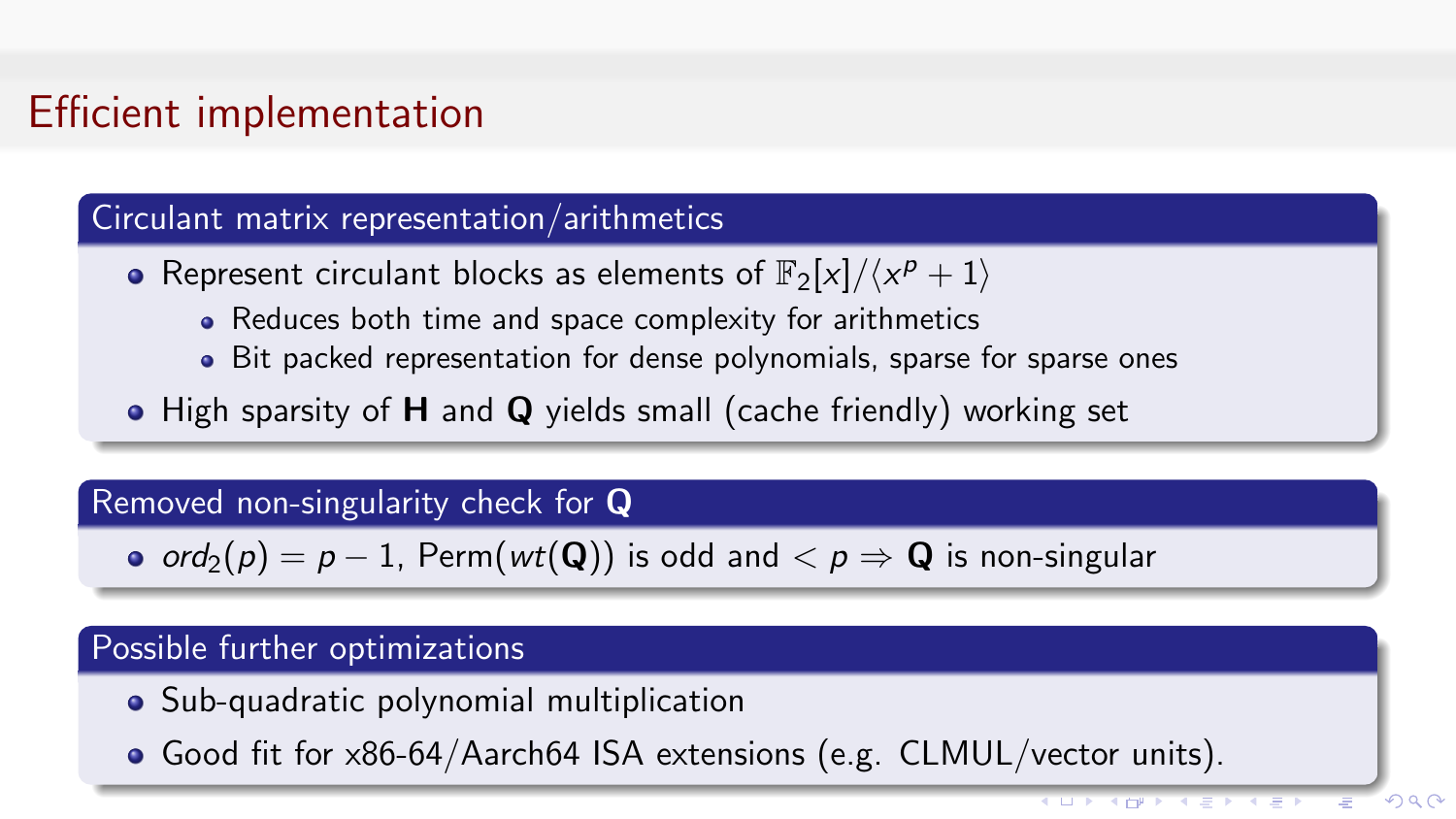### Running times for LEDAkem

Portable C99 implementation, on x86-64 nocona gcc target (no HW popcnt,pclmul\*)

| Category | $n_0$          | KeyGen<br>(ms)      | Encrypt<br>(ms)     | Decrypt<br>(ms)      |
|----------|----------------|---------------------|---------------------|----------------------|
| 1        | 2              | 45.91 $(\pm 0.95)$  | 1.94 ( $\pm$ 0.09)  | 21.69 $(\pm 1.39)$   |
|          | 3              | 24.70 $(\pm 0.44)$  | 2.13 ( $\pm$ 0.09)  | 25.34 ( $\pm$ 2.00)  |
|          | 4              | 22.55 ( $\pm$ 0.30) | 2.72 ( $\pm$ 0.12)  | 27.24 $(\pm 1.77)$   |
| $2 - 3$  | $\overline{2}$ | 215.35 $(\pm 3.42)$ | 8.61 ( $\pm$ 0.28)  | 61.74 $(\pm 4.95)$   |
|          | 3              | 118.93 $(\pm 1.57)$ | 9.09 ( $\pm$ 0.23)  | 54.12 $(\pm 1.79)$   |
|          | 4              | 90.74 $(\pm 1.12)$  | 9.83 ( $\pm$ 0.20)  | 56.79 $(\pm 2.21)$   |
| $4 - 5$  | $\mathcal{P}$  | 651.58 $(\pm 5.81)$ | 24.18 $(\pm 0.61)$  | 109.85 ( $\pm$ 6.75) |
|          | 3              | 354.45 $(\pm 5.72)$ | 25.95 ( $\pm$ 0.91) | 112.36 ( $\pm$ 3.48) |
|          | 4              | 257.84 $(\pm 2.97)$ | 27.44 $(\pm 0.38)$  | 149.93 $(\pm 4.65)$  |